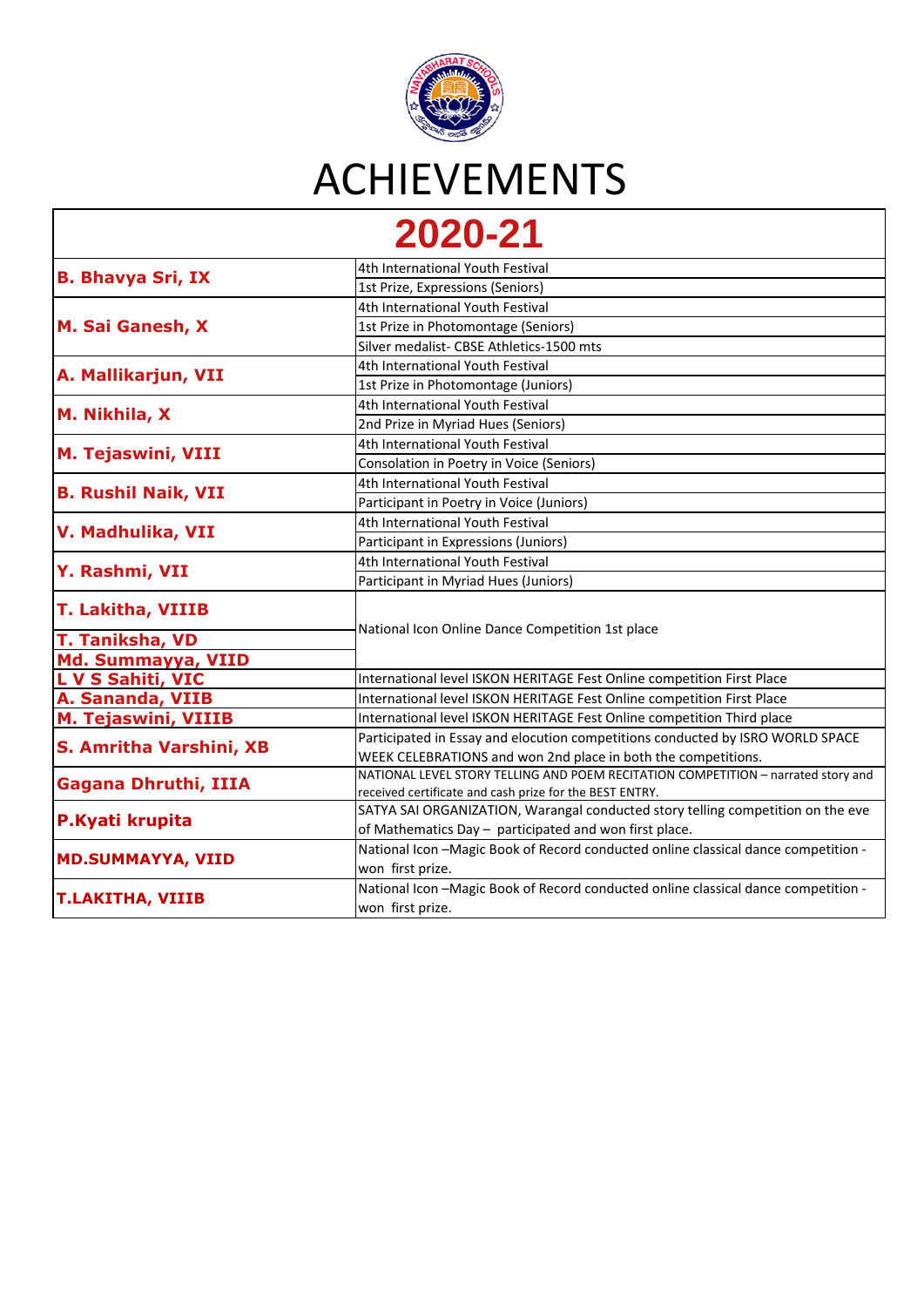

| <b>T.TANIKSHA, VD</b>                                                                                                                                                                                     | National Icon - Magic Book of Record conducted online classical dance competition -<br>won first prize.                                                            |
|-----------------------------------------------------------------------------------------------------------------------------------------------------------------------------------------------------------|--------------------------------------------------------------------------------------------------------------------------------------------------------------------|
| <b>GAYATRI MONDHE, VIII</b>                                                                                                                                                                               | Central Civil Services Cultural and Sports Board organized online music and dance<br>competition- won first prize                                                  |
| <b>GOWRI MONDHE, III</b>                                                                                                                                                                                  | Central Civil Services Cultural and Sports Board organized online music and dance<br>competition- won second prize                                                 |
| <b>M.TEJASWINI, VIII</b>                                                                                                                                                                                  | ICDMA Online Carnatic Musicians and Dancers Association conducted International<br>level vocal and Dance competitions-participated in KUCHIPUDI and won 3rd prize. |
| <b>L V S SAHITI, VI</b>                                                                                                                                                                                   | ICDMA Online Carnatic Musicians and Dancers Association conducted State level vocal<br>and Dance competitions-participated in KUCHIPUDI and won 3rd prize.         |
| L V S SUGAMYA, VI                                                                                                                                                                                         | ICDMA Online Carnatic Musicians and Dancers Association conducted State level vocal<br>competitions-participated in KUCHIPUDI and won special prize                |
| <b>LVS SAHITI, VI</b>                                                                                                                                                                                     | ICDMA Online Carnatic Musicians and Dancers Association conducted State level vocal<br>competitions-participated in VOCAL and won first prize.                     |
| L V S SUGAMYA, VI                                                                                                                                                                                         | ICDMA Online Carnatic Musicians and Dancers Association conducted State level vocal<br>competitions-participated in VOCAL and won second prize.                    |
| P.KYATI KRIPITA, VII                                                                                                                                                                                      | ICDMA Online Carnatic Musicians and Dancers Association conducted State level vocal<br>competitions-participated in VOCAL and won third prize.                     |
| <b>K.LAKSHMI Lasya, VIII</b>                                                                                                                                                                              | ICDMA Online Carnatic Musicians and Dancers Association conducted State level vocal<br>competitions-participated in VOCAL and won second prize.                    |
| <b>E.LOUKYA, IV</b>                                                                                                                                                                                       | All India drawing, dance and recitation competitions conducted by Sanskriti Bharati-<br>won 2nd prize                                                              |
| <b>B.SUGANDINI, V</b>                                                                                                                                                                                     | Tandava Krishna Nruthyostav conducted National level Dance competition -won 2nd<br>prize                                                                           |
| <b>I.NIRAIMATHI, V</b>                                                                                                                                                                                    | Tandava Krishna Nruthyostav conducted National level Dance competition -won 3rd<br>prize                                                                           |
| <b>B.SUNANDINI, VII</b>                                                                                                                                                                                   | Tandava Krishna Nruthyostav conducted National level Dance competition -won 2nd<br>prize                                                                           |
| <b>G.ROSHNI, IX</b>                                                                                                                                                                                       | Tandava Krishna Nruthyostav conducted National level Dance competition -won 2nd<br>prize                                                                           |
| <b>M.TEJASWINI, VIII</b>                                                                                                                                                                                  | Participated in International level Kuchipudi Dance Competitions and won first place                                                                               |
| <b>Hafroze Shameena, IX</b><br><b>T.Devi Priya, IX</b><br><b>B.Bhavya Sri, IX</b><br>A.Raga Srujana, IX<br><b>Sakshee Sarada, IX</b><br><b>S.Amritha Varshini, IX</b><br>R.Hashitha, IX<br>L.Jaswitha, IX | NBPS contingent of 8 Students Bharat Scouts and Guides got selected for Rajya<br>Puraskar Award.                                                                   |
|                                                                                                                                                                                                           |                                                                                                                                                                    |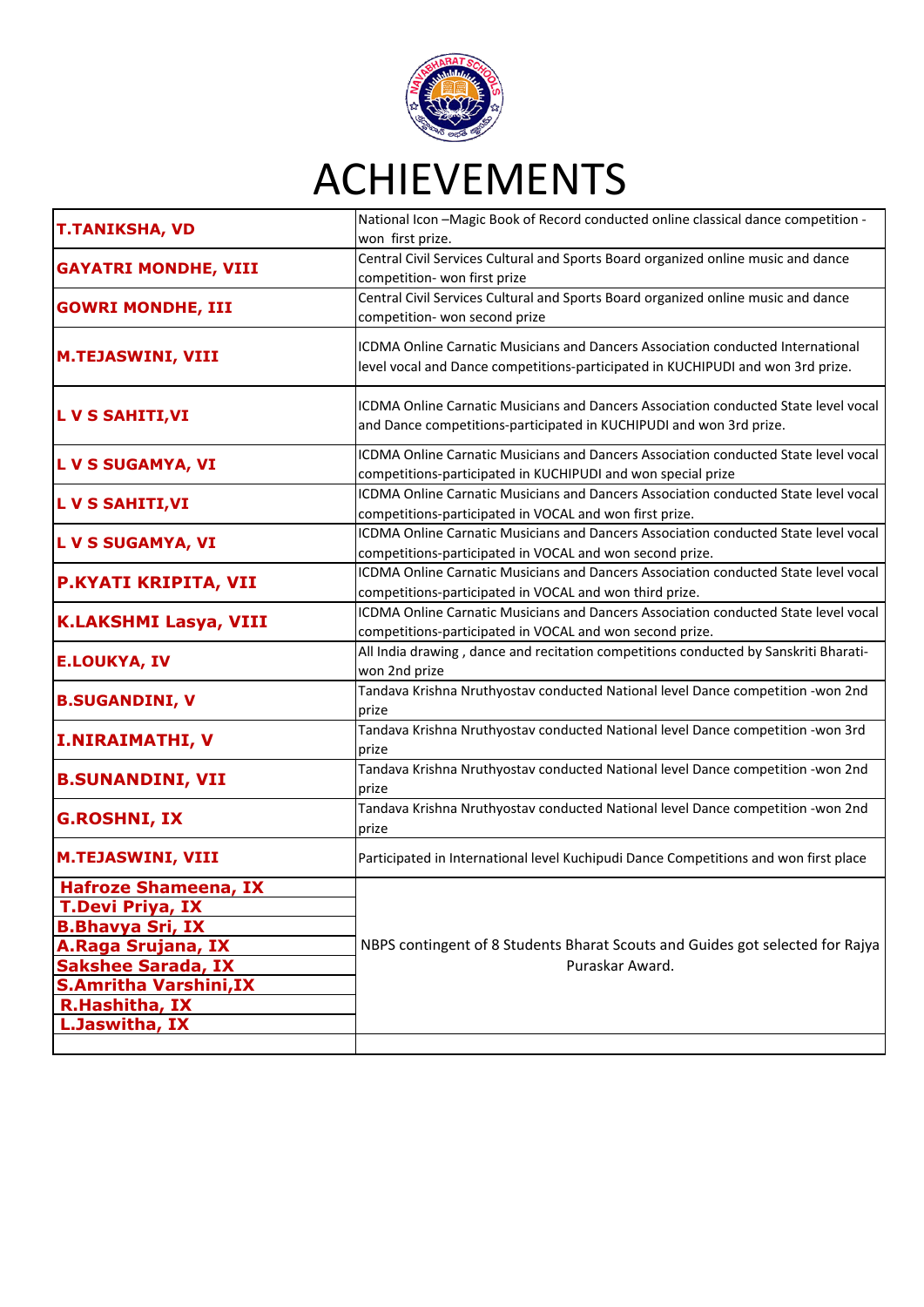

#### **[2](https://nbps.in/v1/achievements.php#top)019-20**

|                                 | Nationalist in CBSE Athletics                                          |
|---------------------------------|------------------------------------------------------------------------|
| M. Kundana Reddy, XC            | Gold Medalist - CBSE Athletics-100 mts Sprint                          |
| M. Lasya Priya, XC              | Nationalist in CBSE Athletics                                          |
|                                 | Silver medalist- CBSE Athletics-1500 mts                               |
|                                 | Sub-Junior Open Nationalist                                            |
| <b>B. Aravind Kumar, IXB</b>    | Telangana Football Team (U-15)                                         |
|                                 | <b>CBSE Cluster - VII Athletics Meet</b>                               |
| M. Kundana Reddy, XC            | Silver & Bronze Medalist in $4 \times 100$ & $4 \times 400$ Mts Relays |
|                                 | <b>CBSE Cluster - VII Athletics Meet</b>                               |
| <b>B. Vanithi, XC</b>           | Silver & Bronze Medalist in $4 \times 100$ & $4 \times 400$ Mts Relays |
|                                 | CBSE Cluster - VII Athletics Meet                                      |
| Ch. Venu Varshitha, XC          | Silver & Bronze Medalist in $4 \times 100$ & $4 \times 400$ Mts Relays |
|                                 | <b>CBSE Cluster - VII Athletics Meet</b>                               |
| P. Lasya Priya, XC              | Silver & Bronze Medalist in $4 \times 100$ & $4 \times 400$ Mts Relays |
|                                 | <b>CBSE Cluster - VII Athletics Meet</b>                               |
| N. Pravallika, IXB              | Silver & Bronze Medalist in $4 \times 100$ & $4 \times 400$ Mts Relays |
| <b>S. Megha Sree, IXC</b>       | <b>CBSE Science Fair Nationalist</b>                                   |
| <b>B. Bhavya Sri, VIIIB</b>     | <b>CBSE Science Fair Nationalist</b>                                   |
| M. Kundana Reddy, XC            | UIEO National 16th Ranker                                              |
| M. Jagad Abhislok, VB           | <b>UIEO National 45th Ranker</b>                                       |
| D. Lohitha Padmavathi, XC       | <b>UIEO Zonal 6th Ranker</b>                                           |
| Y. Vismaya, VD                  | UIEO Zonal 48th Ranker                                                 |
| A. Hari Hara Sai Aswin, VB      | UIEO Zonal 54th Ranker                                                 |
| <b>Amrutha Mohanty, IIB</b>     | UIEO Zonal 84th Ranker                                                 |
| <b>S.R.R. Pranitha, XB</b>      | UIEO Zonal 88th Ranker                                                 |
| G. Varshith, IIC                | UIEO Zonal 93th Ranker                                                 |
| M. Venkateswara Rao, IB         | UC-NSTSE State 1st Ranker                                              |
| <b>Sk. Maheer Numan, IB</b>     | UC-NSTSE State 1st Ranker                                              |
| S. Yoga Samhith, IB             | UC-NSTSE State 4th Ranker                                              |
| <b>M. Jagad Abhislok, VB</b>    | UC-NSTSE State 4th Ranker                                              |
| <b>B. Thaneesh, IIB</b>         | UC-NSTSE State 35th Ranker                                             |
| G. Mohitha, IB                  | UC-NSTSE State 46th Ranker                                             |
| A. Venkata Sai Pranav, IA       | UC-NSTSE State 47th Ranker                                             |
| A. Hari Hara Sai Aswin, VB      | UC-NSTSE State 49th Ranker                                             |
| V. Jahnavi Saidha, IB           | UC-NSTSE State 93rd Ranker                                             |
| K. Manaswi, III A               | UC-NSTSE State 94th Ranker                                             |
| <b>G. Ram Rishith, IA</b>       | UC-NSTSE State 95th Ranker                                             |
| M.S.M. Ranga Reddy, VA          | Kick Boxing Nationalist (Boys: U-15)                                   |
| Krapa Karthikeya, VIC           | Chess 1057 FIDE rating                                                 |
| D. Lakshmi Sri Sravya, X (2018- | YPR Excellence Academic Topper Awardee                                 |
| 19)                             |                                                                        |
| K. Anusha, X (2018-19)          | YPR Excellence Best Student Awardee                                    |
| <b>Mrs. Manju Chourasia</b>     | Nation Builder Award for Best Teacher by Rotary Club.                  |
| Mr. M. S. Srinivas              | Silver Jubilee Celebrations for 25 years of service.                   |
| <b>Office Assistant</b>         |                                                                        |
|                                 |                                                                        |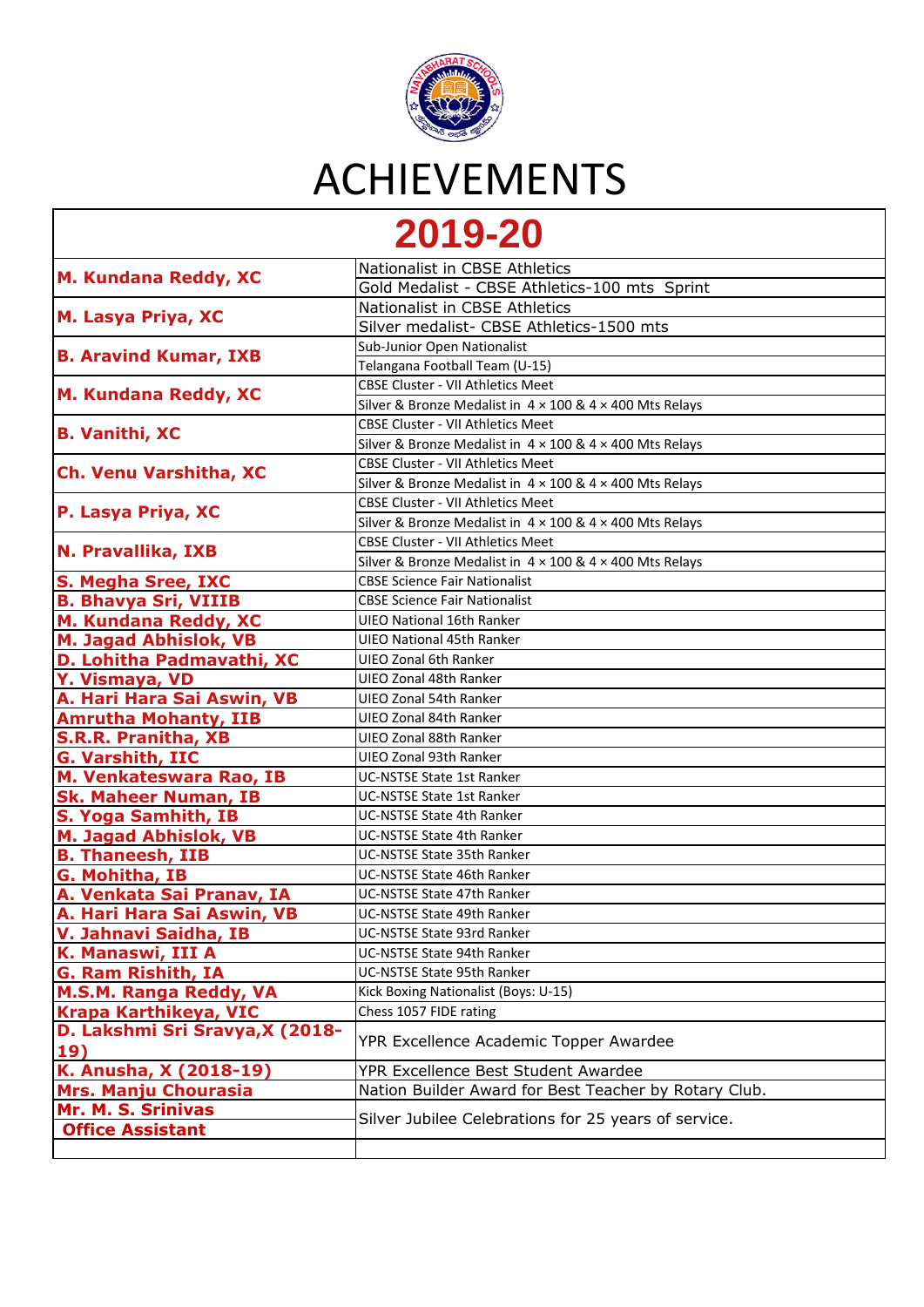

#### **[2](https://nbps.in/v1/achievements.php#top)018-19**

| <b>K.Anusha, XC</b>              | Nationalist in CBSE Athletics                              |
|----------------------------------|------------------------------------------------------------|
|                                  | Silver Medalist in 400 mts in CBSE Athletic meet.          |
| <b>B. Akhil, XA</b>              | Nationalist in CBSE Athletics- 800 mts                     |
| M. Kundana Reddy, IXC            | Bronze Medalist-CBSE Athletis- 4 x 100 Mts Relay           |
| <b>B. Vinathi, IXC</b>           | Bronze Medalist-CBSE Athletis- $4 \times 100$ Mts Relay    |
| <b>CH. Venu Varshitha, IXC</b>   | Bronze Medalist-CBSE Athletis- $4 \times 100$ Mts Relay    |
| <b>K.Anusha, XC</b>              | Bronze Medalist-CBSE Athletis- 4 x 100 Mts Relay           |
| G. Murali Krishna, IXC           | Bronze Medalist-CBSE Athletis- 4 x 100 Mts Relay           |
| <b>B. Shivaji Ganesh, XC</b>     | Bronze Medalist-CBSE Athletis- 4 x 100 Mts Relay           |
| <b>G.V. Uday Kumar, XA</b>       | Bronze Medalist-CBSE Athletis- $4 \times 100$ Mts Relay    |
| <b>B. Akhil, XA</b>              | Bronze Medalist-CBSE Athletis- 4 x 100 Mts Relay           |
| <b>M. Jagad Abhislok, IVB</b>    | UIEO ZONAL 22nd Ranker & NSTSE State 6th Ranker            |
| V. Vismaya, IVD                  | UIEO ZONAL 41st Ranker & NSTSE State 39th Ranker           |
| M. Sai Suhana, III B             | Entered in Telangana Book of Records for Folk dance        |
| G. Eshan Preetam, VIA            | UIEO Zonal 91st Ranker                                     |
| S. Amritha Varshini, VIIB        | Special Awardee - VVIT Balotsav                            |
| P.S.S.Mahalaxmi, XA (2017-       | Ghanshyam Somani Gold Medal winner                         |
| <b>18</b>                        |                                                            |
| <b>V. Vaishnavi, XC(2017-18)</b> | YPR Excellence Best Student Awardee                        |
| Mrs. K. Gomati                   | Nation Builder Award for Best Teacher by Rotary Club.      |
| <b>The Best School Award for</b> | NBPS received The Best School Award conferred by Brainfeed |
| <b>NBPS</b>                      | Magazine                                                   |
|                                  |                                                            |

#### **[2](https://nbps.in/v1/achievements.php#top)017-18**

| <b>K.Anusha, IXC</b>          | Nationalist in CBSE Athletics Meet, Chattisgarh.                     |
|-------------------------------|----------------------------------------------------------------------|
|                               |                                                                      |
|                               | Silver Medals in 400 mts & 800 mts in CBSE Athletic meet.            |
|                               | Nationalist in CBSE Athletics meet                                   |
| <b>K.Sree Malika, IXA</b>     |                                                                      |
|                               | Silver medalist in Javelin Throw in CBSE Athletic meet.              |
| <b>B.Mrunalini, IXC</b>       | SGF Nationalist, Hockey.                                             |
| <b>V.Sai Keerthana, IXC</b>   |                                                                      |
|                               | Won Junior Nationals Robotics Championship held in IIT Gawahati,     |
| <b>V.Sai Dhanush, IXC</b>     | Assom.                                                               |
|                               |                                                                      |
| <b>N.Vamsi Madhav, VIID</b>   |                                                                      |
| K.Ajith, XB                   | State Champion-State level Bhagwat Gita recitation competition       |
|                               | organized by Vishwa Hindu PARISHAD, Telangana.                       |
| <b>Zain Khan, VIIC</b>        | Silver Medalist in KBI International Karate championship organized   |
|                               | by World Karate Federation (WKF).                                    |
|                               | Won First Place in Folk dance competition in 9th National Artistic & |
| Sai Suhana, IIB               | Cultural Championship organized by World Artistic Dance Federation.  |
| D.Lohitha Padmavathi, VIIIC   | State 1st Rank in Maths Aryabhatta Olympiad                          |
|                               | State 4th Rank in Maths Aryabhatta Olympiad                          |
| <b>M.Jagad Abhislok, IIIB</b> | National 5th Rank in the Quest-GK Olympiad                           |
|                               | State 12th Rank in National Science Talent Search Exam               |
| <b>P.Abhinav Reddy, IVD</b>   | State 94th Rank in National Science Talent Search Exam               |
| <b>P.Lasya Priya, XA</b>      | 49th Zonal Rank in Unified International English Olympiad-2017       |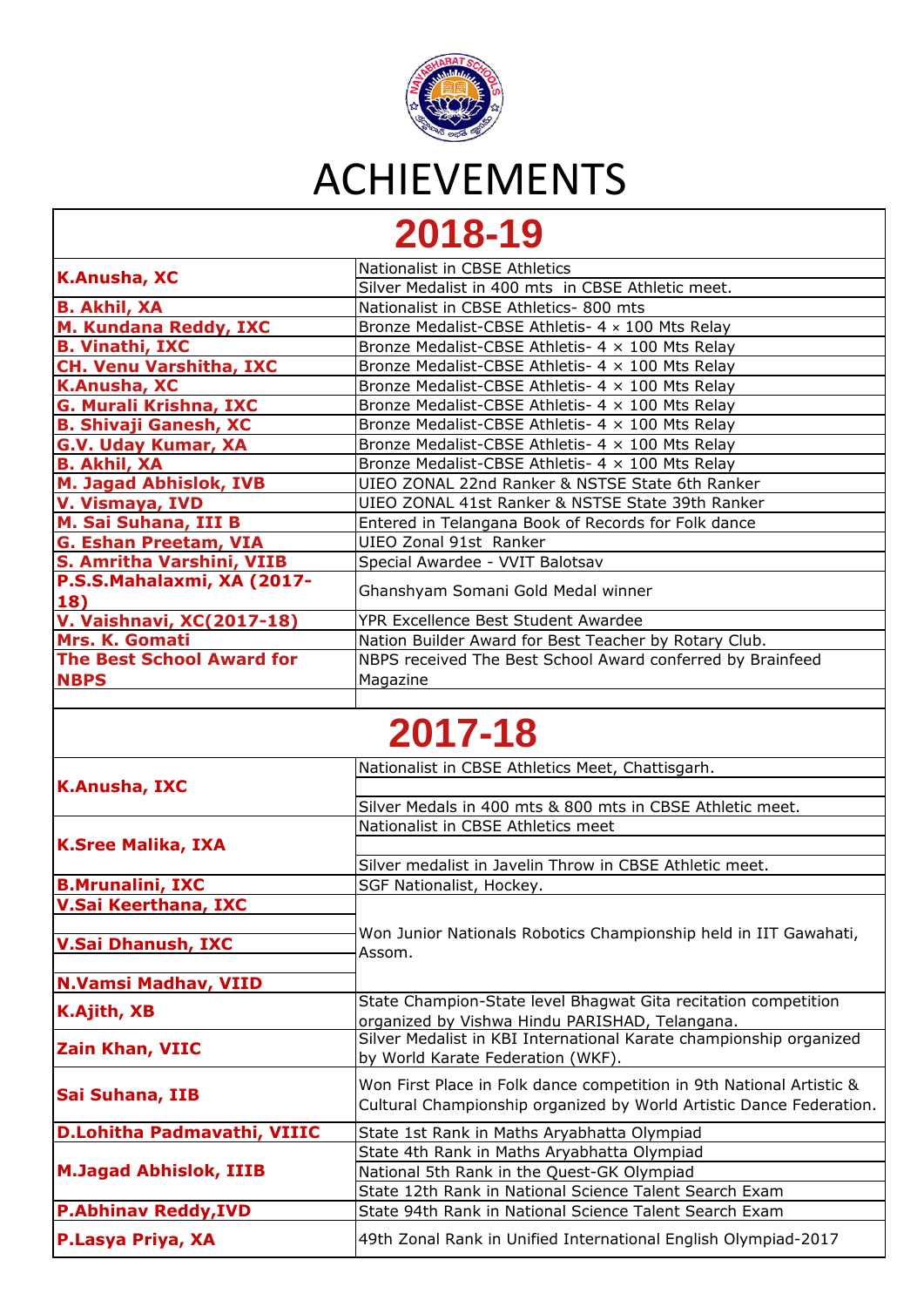

| D.Laxmi Sri Sravya, IXB          | 93rd Zonal Rank in Unified International English Olympiad-2017              |
|----------------------------------|-----------------------------------------------------------------------------|
| K.S.S.Vamsi Krishna, XA          | 98th Zonal Rank in Unified International English Olympiad-2017              |
| <b>S.Amrutha Varshini, VIB</b>   | 7th National Rank in the Quest-GK Olympiad                                  |
| <b>Manish Miland Sahoo, IIID</b> | State 67th Rank, National Science Talent Search Exam.                       |
| <b>M.Sruthi, XB(2016-17)</b>     | Ghanshyam Somani Gold Medal winner (School Topper in Class X<br>$2016 - 17$ |
|                                  | YPR Excellence Award winner                                                 |
| <b>B.Jayanth, XB(2016-17)</b>    |                                                                             |
|                                  | (Best Student: 2016-17)                                                     |
| Mr. V.Subrahmanyam               |                                                                             |
|                                  | Silver Jubilee Celebrations for 25 years of service.                        |
| <b>HOD Telugu</b>                |                                                                             |
| Mrs. G.Lakshmi Reddy             | Nation Builder Award for Best Teacher by Rotary Club.                       |
| <b>School Guides Secretary</b>   | Deputed as District organizing commissioner, Bharat Guides Wing.            |
|                                  |                                                                             |
|                                  | 2016-17                                                                     |
| <b>K.Anusha, VIIIC</b>           | Nationalist in CBSE Athletic Meet (U-16), Gujarat                           |
| <b>E.Samsritha, IXA</b>          | Bronze medalist in Shot Put (U-16) in CBSE Cluster-VII Athletic<br>Meet.    |
| <b>Ben Besliel, IXB</b>          | Bronzemedalist in CBSE Cluster-VII Table Tennis Tournament                  |
| <b>B.Sushmitha, XC</b>           | SGF Nationalist in Swimming.                                                |
| <b>M.KundanaReddy, VIIC</b>      | EMAT GK Talent Test School Topper with All India 98 Percentile.             |
| <b>Zain Khan, VIC</b>            | Silver & Bronze medalist in FSKA World Karate Championship,<br>Mumbai       |
| <b>B.Mrunalini, IXC</b>          | Telangana State Nationalist in Hockey.                                      |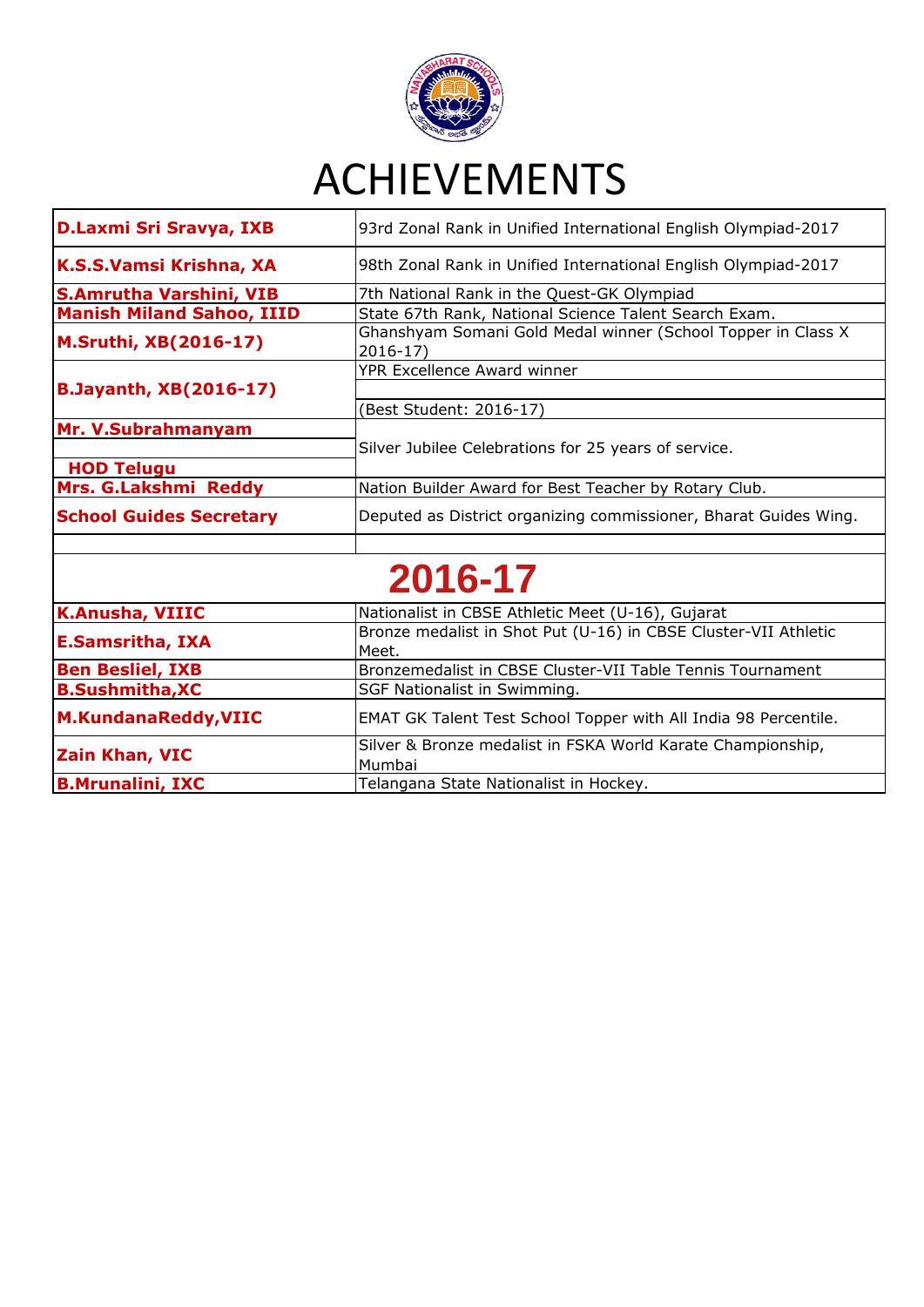

| <b>K.Anusha, VIIC</b>            |                                                                                                                                                    |
|----------------------------------|----------------------------------------------------------------------------------------------------------------------------------------------------|
| E.Samsritha, IXA                 | Silver Medal winners in CBSE Cluster-VII Athletic Meet in 4x100 mts                                                                                |
| <b>S.HarshikaAgarwal, VIIIB</b>  | Relay                                                                                                                                              |
| <b>Ch.VenuVarshitha, VIIC</b>    |                                                                                                                                                    |
| <b>P.Sourabh, VIIIB</b>          |                                                                                                                                                    |
| <b>M.Kundana Reddy, VIIC</b>     | II Place in National Junior Robotics Championship held at IIT                                                                                      |
| <b>R.Deepika, VIIC</b>           | Hyderabad.                                                                                                                                         |
| <b>G.DeviSree Vishal, VIIA</b>   |                                                                                                                                                    |
| <b>V.SaiKeerthana, VIIIC</b>     |                                                                                                                                                    |
| <b>K.SreeMalika, VIIIA</b>       | IIIPlace in National Junior Robotics Championship held at IIT                                                                                      |
| Y. Mohana Lasya, VIIIA           | Hyderabad.                                                                                                                                         |
| P.LasyaPriya, IXC                |                                                                                                                                                    |
| 4 Scouts & 10 Guides             |                                                                                                                                                    |
| (Teacher Secretaries:            |                                                                                                                                                    |
| <b>Mrs.G.Lakshmi Reddy &amp;</b> | Participated in National Jamboree held at Mysore.                                                                                                  |
| <b>Mr.N.NageswaraRao)</b>        |                                                                                                                                                    |
| Mrs.G.Latha, Academic I/C        |                                                                                                                                                    |
| Mrs.Y.Kejya, Teacher (English)   | Silver Jubilee Celebrations for 25 years of service.                                                                                               |
| <b>Mr.A.Narender, Librarian</b>  |                                                                                                                                                    |
| Mr.Ramanujam, JrAsst             |                                                                                                                                                    |
| Mrs.T.RaniBai, HOD (Hindi)       | Best Teacher Awardee by Rotary Club, Kothagudem on Teachers'<br>Day 2016.                                                                          |
| <b>P.Nishitha, XC</b>            | Best Actress Award for her role in "Tappa Oppa?" playlet in<br>Balostav 2016.                                                                      |
| <b>K.Ajith</b>                   | Won third palce in stae level Bhagawat Gita Sloka Recitation<br>competition                                                                        |
| D.Veena Sri Sowmya, X-2015       | GhanshyamSomani Gold Medal, school topper in Class X (2015-16)                                                                                     |
| SaiSuhana, IB                    | Won first place in State level Dance competition.                                                                                                  |
|                                  |                                                                                                                                                    |
| 2015-16                          |                                                                                                                                                    |
| <b>B.Sushmitha, IX B</b>         | Bronze medalist in Telangana state level SGF Swimmingcompetitions<br>(100mts & 200mts back stroke events)                                          |
| <b>K.Anusha, VIID</b>            | Bronze medalist in CBSE Cluster VII Athletic Meet in Davangere, K.S(<br>800mts run in Girls Under-14 category)                                     |
| <b>R.Nivas, XA</b>               | Participated in Junior National Inter District Sports Meet( Shotput)                                                                               |
| <b>Kabir Gazdar, VIIC</b>        | Gold medalist in Khammam District level SGF Swimming<br>competitions (50mts free style event in Boys Under -12 category)                           |
| <b>K.Ajith, VIIIB</b>            | First Prize in district level Bhagwat Geetha Sloka recitation<br>competition by Vishwa Hindu Parishad and selected for State level<br>competition. |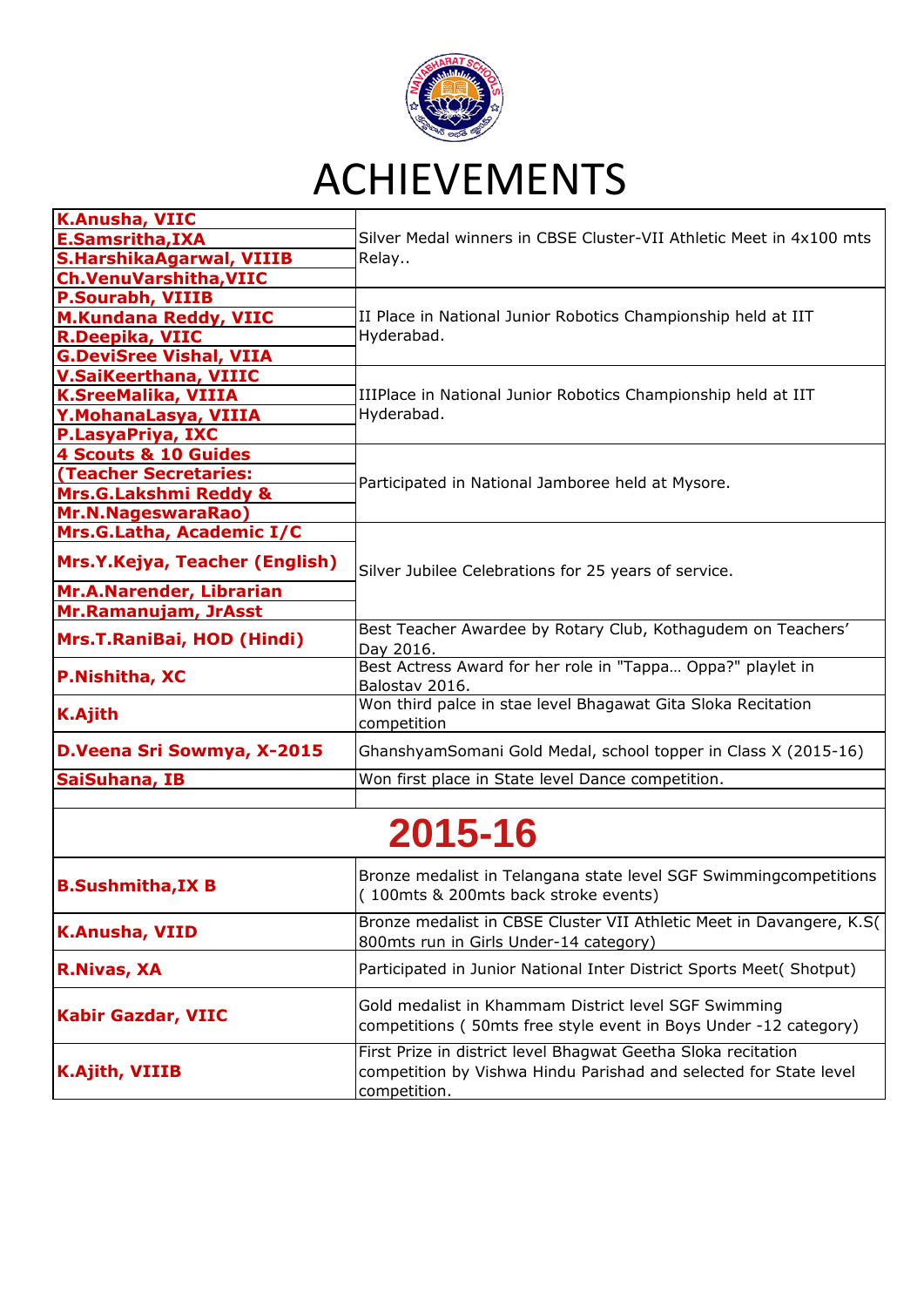

| <b>R.Ganesh, IXA</b>                  |                                                                                         |
|---------------------------------------|-----------------------------------------------------------------------------------------|
| <b>B.Jayanth, IXA</b>                 | Selected for Khammam Dist Football team for SGF Inter District<br>Meet.                 |
| <b>Adithya, VIIIB</b>                 |                                                                                         |
| K.V.Rathan, XC                        |                                                                                         |
| V.Adarsh Raju, XA                     |                                                                                         |
| <b>Balostav-2015</b>                  | School bagged 18 prizes in total (National level literary & Cultural<br>meet)           |
| Nishitha, IXB                         | Best Actress award for her role in SUPATHAM playlet in Balotsav-<br>2015                |
| <b>Mrs A.Sridevi, HOD-English</b>     | Best Director award for directing SUPATHAM playlet in Balotsav-<br>2015                 |
| <b>Bhadradri Balostav-2015</b>        | School bagged 7 prizes in total (National level literary & Cultural<br>meet)            |
| <b>Telangana Balostav-2015</b>        | School bagged 8 prizes in total                                                         |
| <b>Y.Vijitha, VIIIB</b>               | School topper&State 20thrank in Unified International English<br>Olympiad               |
| <b>B.Pardha Saradhi, IIC</b>          |                                                                                         |
| D.Hasini Sri Sai, IIC                 | Class toppers & State 46th rank in Unified International English                        |
| <b>G.Sai Vennela, IIC</b>             | Olympiad                                                                                |
| <b>M.Aniketh, II C</b>                |                                                                                         |
| <b>M.Kundana Reddy, VIC</b>           | Class topper & State81st rank in Unified International English<br>Olympiad              |
| <b>G.Bhuvanendra, XB</b>              | Class topper & State83rd rank in Unified International English<br>Olympiad              |
| <b>Mr Ch. Ravi Kumar</b>              | Best Music Award for his music to SUPATHAM playlet in Balotsav-<br>2015                 |
| Mrs Ch. Gomati,                       |                                                                                         |
| Mrs G.Laxmi Reddy,                    |                                                                                         |
| Mrs Roja Rani,                        |                                                                                         |
| Mrs R.L.Sowjanya,                     | Best Props award for the sets to SUPATHAM playlet in Balotsav-2015                      |
| Mr D.Vijaya Bhaskar<br>Mrs.P.Anuradha |                                                                                         |
| <b>G.Vinoothna Reddy, X</b>           | Ghanshyam Somani Gold Medal, School Topper in Class X (AISSE-<br>2015)                  |
| Mrs. P.Anuradha                       | Best in Props in Balotsav Drama                                                         |
| Mrs. Y.Kejya                          | Best Teacher Award given by Rotary Club, Kothagudem on the<br>occasion of Teachers' day |
|                                       |                                                                                         |
|                                       | 2014-15                                                                                 |

| 4. |
|----|
|----|

| G.Vinoothna, XA              | Participated in CBSE National Athletic Meet.                |
|------------------------------|-------------------------------------------------------------|
| <b>B.Sushmitha, VIIB</b>     | Participated in National Swimming Championship held by SGF. |
| <b>V.Chandana Shilpa, XC</b> | Upcoming acclaimed writer in Telugu & Bharatanatyam Dancer. |
| G.V.S.M.Apuroopa, XA         | Winner of Essay Writing Contest- CBSE South Zone level.     |
| <b>B.Jayanth, VIIIA</b>      | 36th State Ranker in Science Olympiad.                      |
| <b>M.Sai Satwika, XA</b>     | Chairman's Award, National Cultural Fest, Pune.             |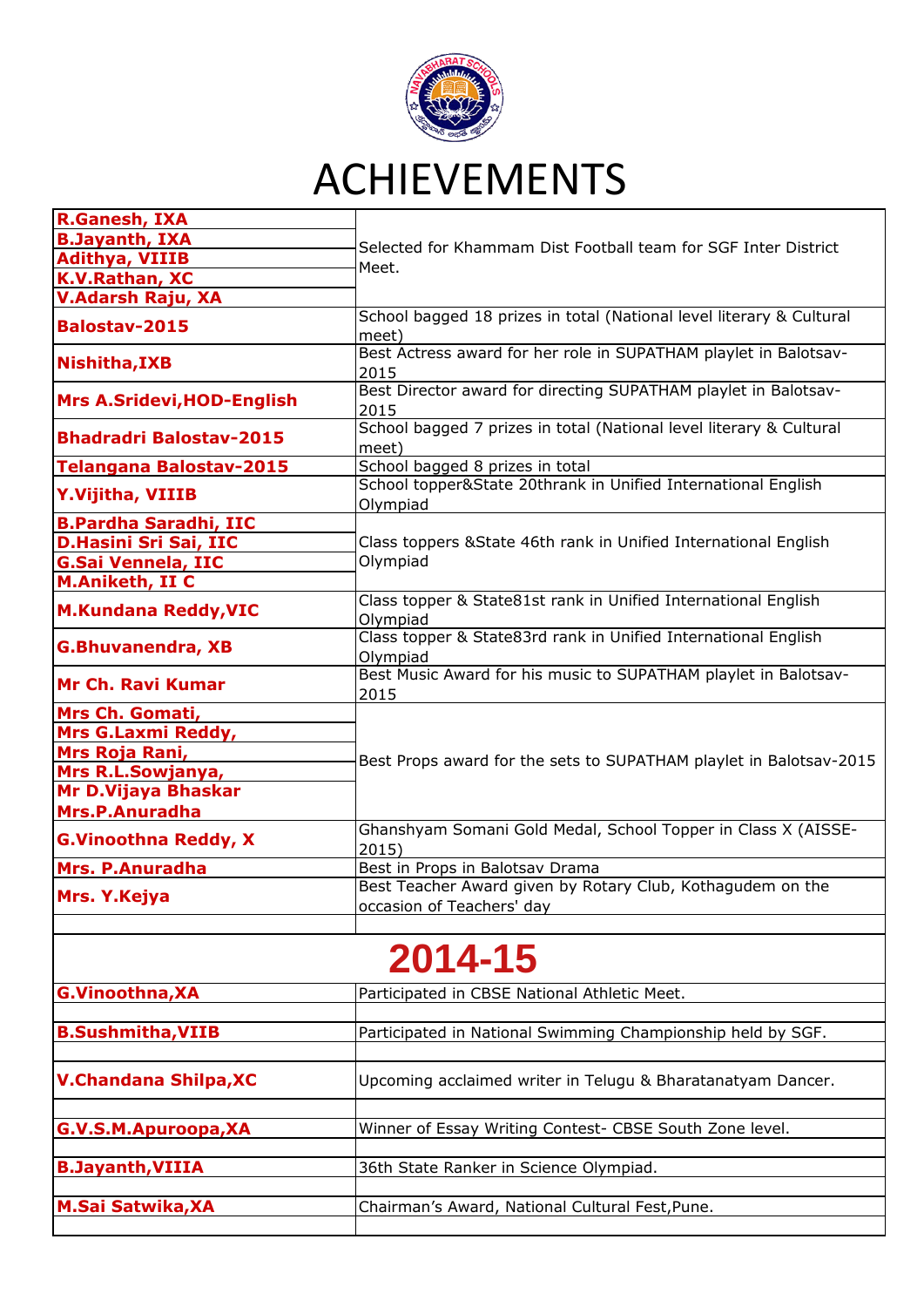

| <b>M.Bhavana Reddy, X</b>                                                 | Ghanshyam Somani Gold Medal, School topper in Class X(AISSE-<br>2014)              |
|---------------------------------------------------------------------------|------------------------------------------------------------------------------------|
|                                                                           |                                                                                    |
| <b>V N S L Kiranmayee (Ex</b><br><b>Student</b> )                         | State 4th Ranker in Intermediate MPC.                                              |
| <b>B.Jashwini, UKG</b>                                                    | 3rd prize in state level Dance competition " Dare to Dance".                       |
| Mr.V.Subrahmanyam, Telugu<br><b>Teacher</b>                               | Best Teacher Award by Rotary Club(5th Sep 2014).                                   |
|                                                                           | 2013-14                                                                            |
| <b>K.Hulda Sagarika, IXC</b>                                              | Participated in CBSE National Athletic Meet (short put).                           |
| <b>CH.Geetika, XC</b>                                                     | Participated in CBSE National Athletic Meet (400 mts run)                          |
| <b>G.Vinoothna, XC</b>                                                    | Participated in CBSE National Athletic Meet (400 mts & 800 mts<br>Runs)            |
| <b>G.Bhavitha, XB</b>                                                     | Participated in National Chess Championship.                                       |
| <b>Anish Nithin Achanta, IIIA</b>                                         | 39th National Rank in International English Olympiad-2013.                         |
| T.Shashi Preetam, XA                                                      | 192nd National Rank in International cyber Olympiad-2013.                          |
|                                                                           | Best delegate (Iran) & Best position paper in model U N Summit.                    |
| <b>M.Bhavana Reddy, XA</b>                                                | Best Actress award for her role in ANANDA CHAKRAVARTHY playlet in<br>Balotsav-2013 |
| <b>Mrs A.Sridevi, HOD-English</b>                                         | Best Director award for directing ANANDA CHAKRAVARTHY playlet in<br>Balotsav-2013  |
| D.Vikranth, XB                                                            | Second best delegate (India) & position paper in model UN Summit.                  |
| <b>S.Taanvi, XA</b><br><b>P.Sri Soumya, XB</b><br><b>K.Chaitanya, IXB</b> | Position paper winners in model UN Summit.                                         |
|                                                                           |                                                                                    |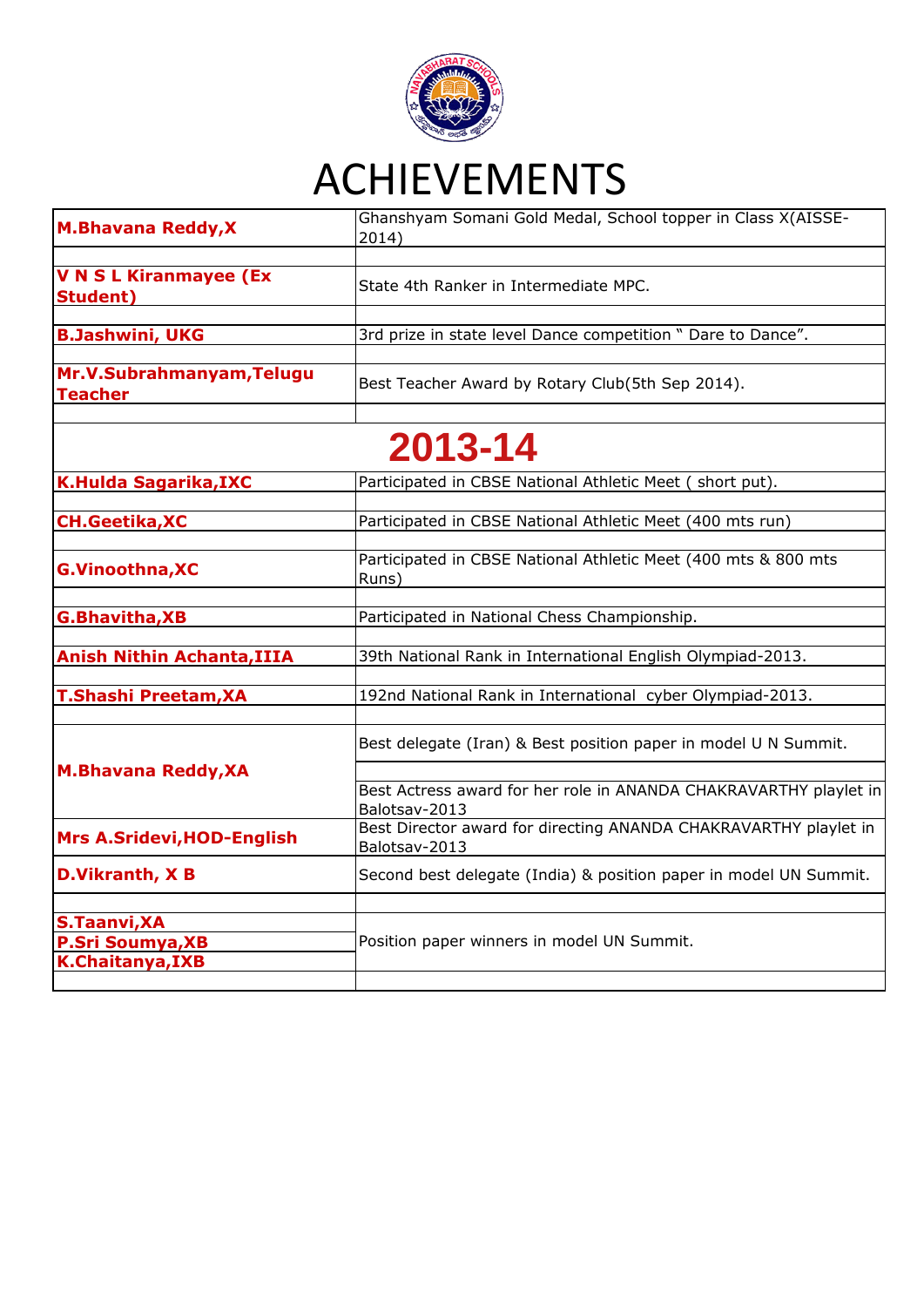

| P.Hyndavi, IXB                                                                                                                        | Third prize in State level Bhagwat Geeta Sloka recitation competition.            |
|---------------------------------------------------------------------------------------------------------------------------------------|-----------------------------------------------------------------------------------|
| Mr.K.V.S.Prakasha<br><b>Rao, HOD, Maths</b><br>Mrs.S.Jayasree, Incharge Pre-<br>primary<br>Mrs.F.T.Chowdary, Telugu<br><b>Teacher</b> | Silver Jubilee Celebrations for 25 years of their service.                        |
| <b>Smt. A.Sridevi, HOD, English</b>                                                                                                   | Best Teacher Award by Rotary Club(5th Sep 2013).                                  |
| <b>T.Aslesha, X</b>                                                                                                                   | Ghanshyam Somani Gold Medal, School topper in Class X (AISSE-<br>2013)            |
|                                                                                                                                       | 2012-13                                                                           |
| <b>G.Bhavitha, IXC</b>                                                                                                                | Participated in National Chess Meet held by SGF in Thane.                         |
| <b>G.Vinoothna, VIIIA</b>                                                                                                             | Participated in CBSE National Athletic Meet, Chennai.                             |
| <b>M.Jahnavi, XA</b>                                                                                                                  | 3rd prize for her position paper in model UN conference, Hyderabad.               |
| Harika Padma, VII                                                                                                                     | Chairman's Award in National level Bharatanatyam Dance<br>Competition-2012, Pune. |
| <b>M.Kundana Reddy, IIIC</b>                                                                                                          | State 6th rank in Inter International Science Olympiad-2012.                      |
| <b>M.Jayanth, VID</b>                                                                                                                 | State 5th rank in International Maths Olympiad-2012.                              |
| <b>Sree Choudary, UKG A</b>                                                                                                           | 7th position in All India level Britania Contest-2012.                            |
| <b>R.Sai Karthik, ID</b>                                                                                                              | 6th position in All India level Britania contest-2012                             |
| <b>V.N.S.L.Kiranmayee,X</b>                                                                                                           | Winner of State level Shloka Recitation.                                          |
| <b>Ms.B.Lakshmi, Dance Teacher</b>                                                                                                    | Silver Jubilee Celebration for 25 years of service.                               |
| Mr.M.V.S. Reddy, Principal                                                                                                            | Best Principal Award by Rotary Club, Kothagudem(5th Sep 2012).                    |
|                                                                                                                                       |                                                                                   |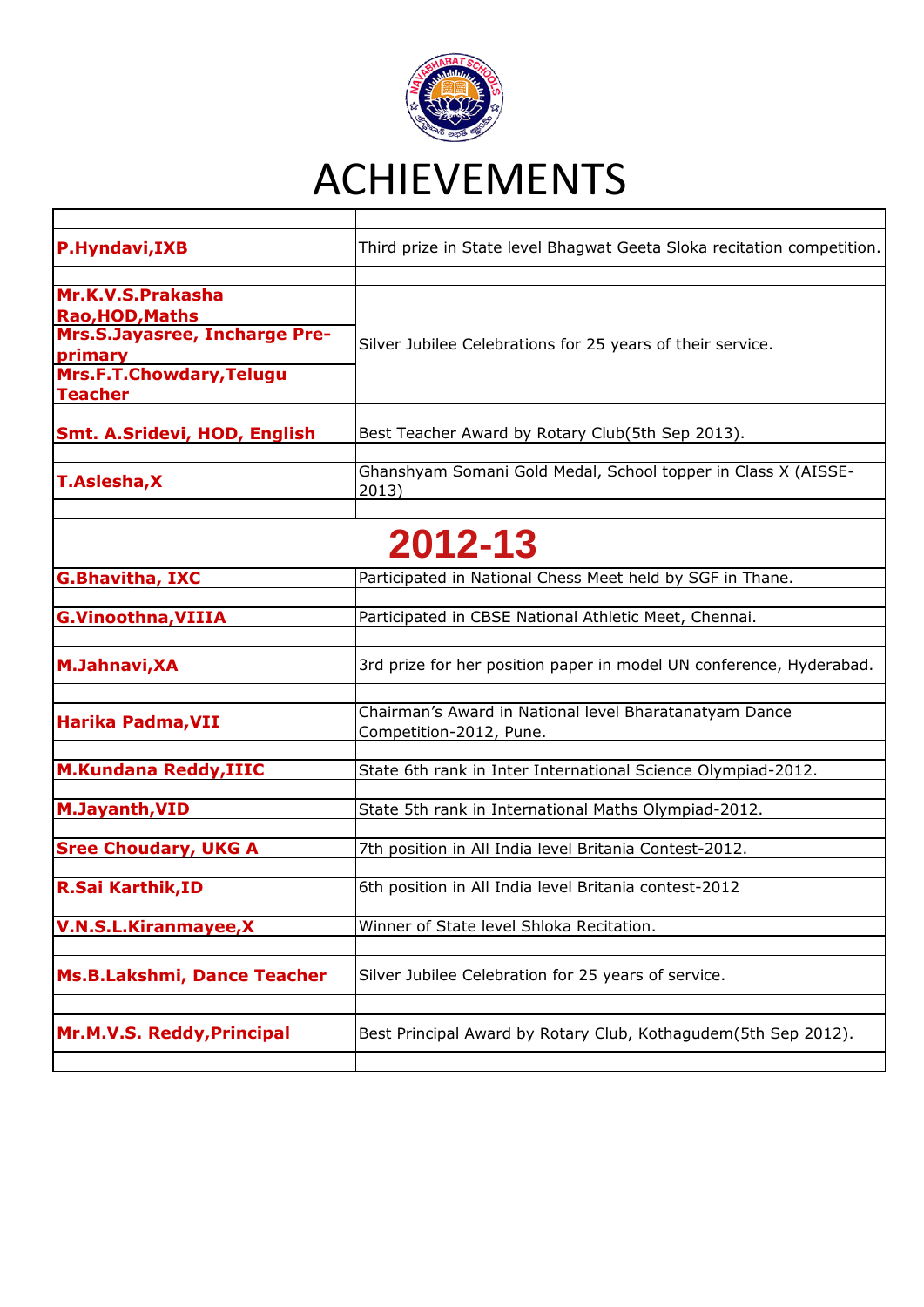

| Rehana Sulthana                                                     | Ghanshyam Somani Gold Medal, School topper in Class X (AISSE -<br>2012)                                                  |  |  |
|---------------------------------------------------------------------|--------------------------------------------------------------------------------------------------------------------------|--|--|
| P.V.G.Subrahmanyam, Ex-<br><b>Student</b>                           | State First Ranker-Sr Intermediate (MPC) Examination in 2012.                                                            |  |  |
| 2011-12                                                             |                                                                                                                          |  |  |
| G.Disha Raj, XB                                                     | Gold & Silver medalist in CBSE National Athletic Meet.                                                                   |  |  |
| <b>Rehana Sulthana, XC</b>                                          | Best Position paper in model UN session, Hyderabad(2011).                                                                |  |  |
| <b>G.Vinoothna, VIIB</b>                                            | Board Prize Winner in CBSE South Zone Chess Tournament.                                                                  |  |  |
| Mr.V.Bhaskara Rao, HOD<br>Mr.N.Nageswara Rao, Social<br><b>Dept</b> | Runner - up team in National level Teacher's Quiz held by CBSE.                                                          |  |  |
| <b>Krishi Tata, X</b>                                               | Ghanshyam Somani Gold medal, School topper in Class X (AISSE-<br>2011)                                                   |  |  |
| Mr.V.Bhaskara Rao, HOD,<br><b>Social Science Dept</b>               | Best Teacher Award by Rotary Club, Kothagudem (5th Sep 2011).                                                            |  |  |
|                                                                     | 2010-11                                                                                                                  |  |  |
| <b>G.Disha Raj,IX</b>                                               | Gold Medal in 400 mts event & Silver medals in 100 & 200 mts<br>sprints<br>in CBSE Athletic Meet, Ernakulam.             |  |  |
| <b>T.Praveen, X</b>                                                 | Ghanshyam Somani Gold Medal, School topper in Class X (AISSE-<br>$2010$ ).                                               |  |  |
| Sai Darahas, X                                                      | Meritorious child Award by AP Govt; Best Child with multi talents<br>specially in Telugu literature & Panchanga Patanam. |  |  |
| <b>M.Rohitha, VI</b>                                                | 'Natya Rayancha' Title conferred by Kalapriya Nrutya Kalakshetram,<br>Rajahmundry(Kuchipudi Dancer)                      |  |  |
| <b>V.Vaishnavi, III</b>                                             | First place in Bharatanatyam in National level Dance Competition,<br>Pune<br>(Sponsored by UNESCO)                       |  |  |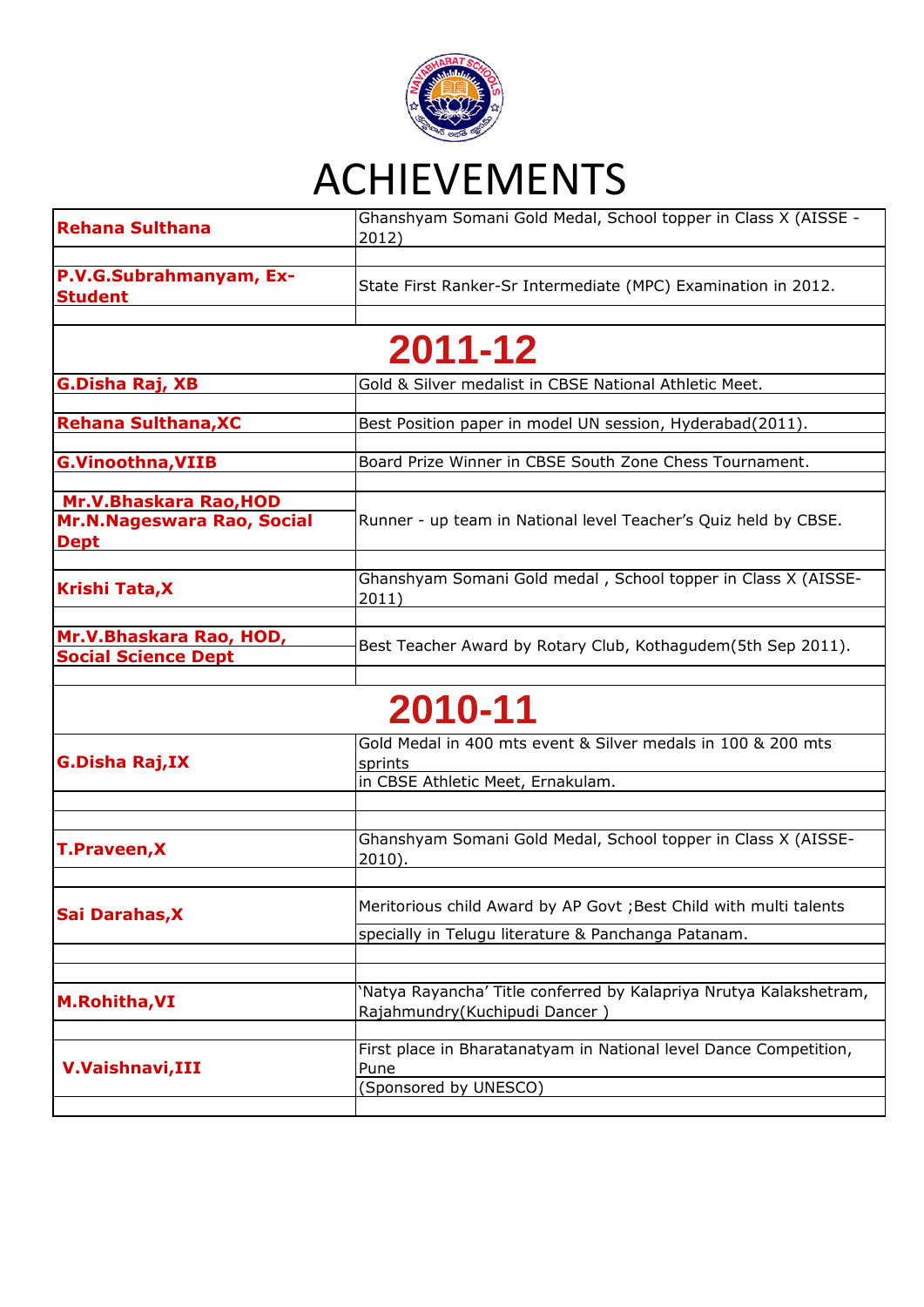

| <b>V.Chandana Shilpa, VI</b>                                                                                        | Chairman's Award in National level Bharatanatyam Dance<br>Competition, Pune. |  |
|---------------------------------------------------------------------------------------------------------------------|------------------------------------------------------------------------------|--|
| Mr.A.Narender, Librarian                                                                                            | Best Teacher Award by Rotary Club, Kothagudem (5th Sep 2010).                |  |
| Mrs.T.Usha Tirumala Devi, Social<br><b>Dept</b><br>Mr.D.Vijaya Bhasker, Art<br>Teacher<br>Mr.K.Chandra Rao, Sr Asst | Silver Jubilee Celebrations for 25 years of service.                         |  |
|                                                                                                                     |                                                                              |  |
| 2009-10                                                                                                             |                                                                              |  |
| <b>G.Disha Raj, VIIIB</b>                                                                                           | Gold Medalist -200 mts sprint held in CBSE National Meet, Jaipur.            |  |
| G.Vijayalakshmi, XB                                                                                                 | Participated in National level Archery Championship, Jaipur.                 |  |
| <b>T.Shipra, X</b>                                                                                                  | Ghanshyam Somani Gold Medal, School topper in Class X (AISSE-<br>2009)       |  |
| K.Kavya,X                                                                                                           | Merit certificate in Telugu by CBSE in Class X.                              |  |
| Mrs.K.Satyavathi,<br><b>Academic Incharge</b>                                                                       |                                                                              |  |
| Mrs.G.Subbalakshmi,<br><b>HOD, Telugu</b>                                                                           |                                                                              |  |
| Mrs.M.Hemalatha,<br><b>HOD, Science</b>                                                                             | Silver Jubilee Celebration, 25 years of their service.                       |  |
| Mrs.P.Shashikala Latha,<br><b>Academic Incharge</b>                                                                 |                                                                              |  |
| Smt.P.Venkatamma,<br><b>Contingency Staff</b>                                                                       |                                                                              |  |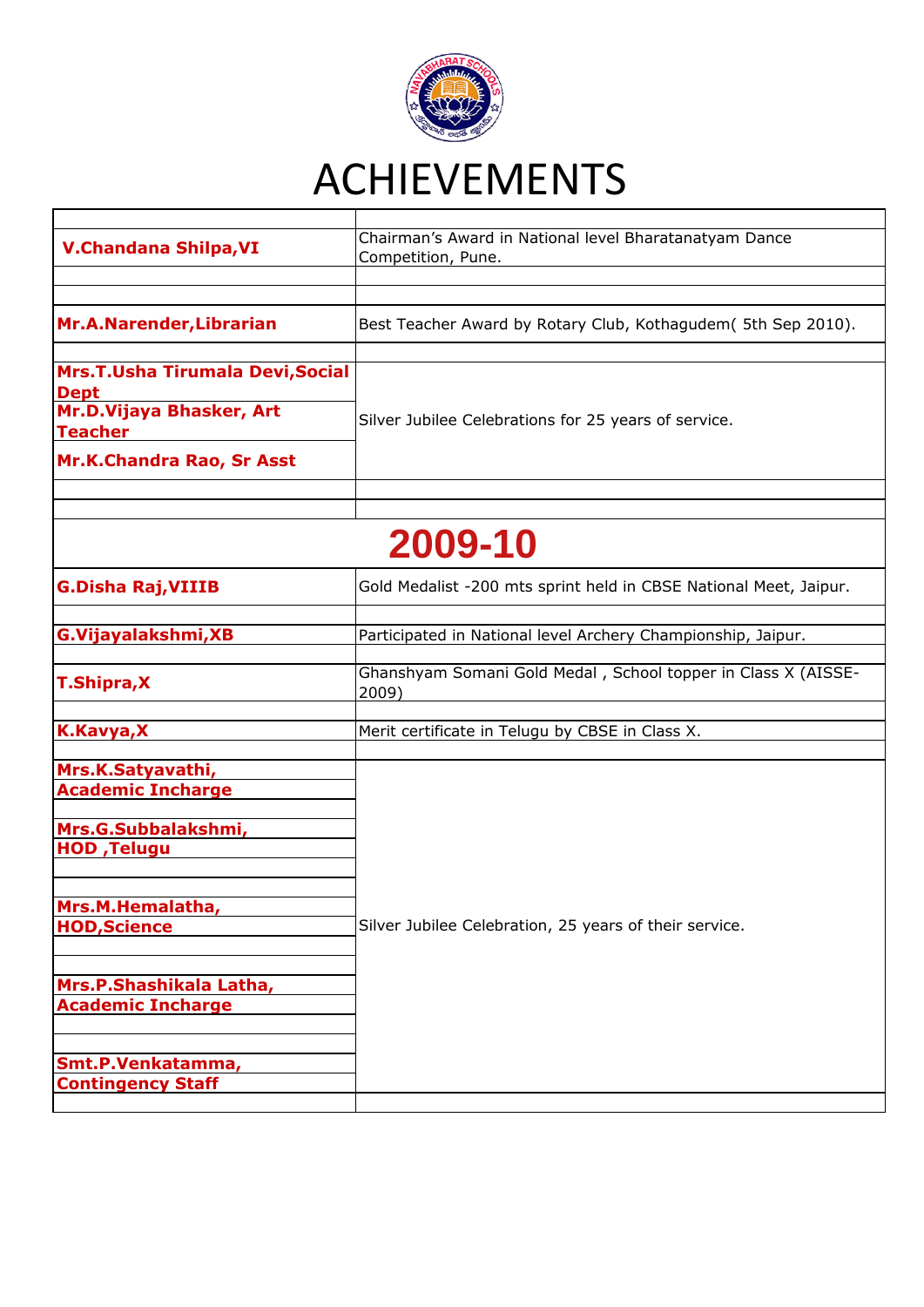

**[2](https://nbps.in/v1/achievements.php#top)008-09** 

| LUUU UJ                                         |                                                                                                                  |  |
|-------------------------------------------------|------------------------------------------------------------------------------------------------------------------|--|
| <b>G.Disha Raj, VII</b>                         | Bronze medal in 400 mts event in AP State Meet held in Kakinada.                                                 |  |
| <b>Y.Lokesh, II</b>                             | Fourth position in 50 mts free style Swimming in 29th Sub-Jr & Jr AP                                             |  |
|                                                 | State Winter Swimmimg Championship held in Kakinada.                                                             |  |
| P.Sai Darahas, VIIIA                            | Bala Ratna Awardee in Panchanga Patanam & Telugu Literature.                                                     |  |
| G.Apuroopa, X                                   | Secured National Merit Certificate for cent percent in Mathematics in<br>Class X (March-2008).                   |  |
| <b>Smt.Jayamma, Contingency</b><br><b>Staff</b> | Silver Jubilee Celebration of 25 years of service.                                                               |  |
| V.Gayatri, X                                    | Ghanshyam Somani Gold Medal, school topper in Class X (AISSE-<br>2008).                                          |  |
|                                                 | 2007-08                                                                                                          |  |
| <b>G.Vijaya Lakshmi, VIIIB</b>                  | Participated in National level Archery Championship, Ranchi                                                      |  |
| <b>G.Apuroopa, XB</b>                           | Participated in National level Archery Championship, Ranchi                                                      |  |
| <b>M.Ashok Vardhan, VIIIB</b>                   | Paryavarana Ratna Kansya Patak in All India Paryavaran<br>Ratna Award Examination conducted by ICWESSAR, Jaipur. |  |
| <b>Mrs. T.Usha Tirumala Devi</b>                | Best Teacher Award by Rotary Club, Kothagudem.                                                                   |  |
| <b>(Social Science Dept)</b>                    | 5th Sep 2007                                                                                                     |  |
| <b>Ms.B.Lakshmi, Dance Teacher</b>              | Best Teacher Awards conferred by SBI Life Insurance Corp,<br>Khammam                                             |  |
| <b>Mrs.F.T.Chowdary, Telugu Dept</b>            | (5th Sep 2007)                                                                                                   |  |
| Mrs.G.Latha, Academic Incharge                  |                                                                                                                  |  |
|                                                 |                                                                                                                  |  |